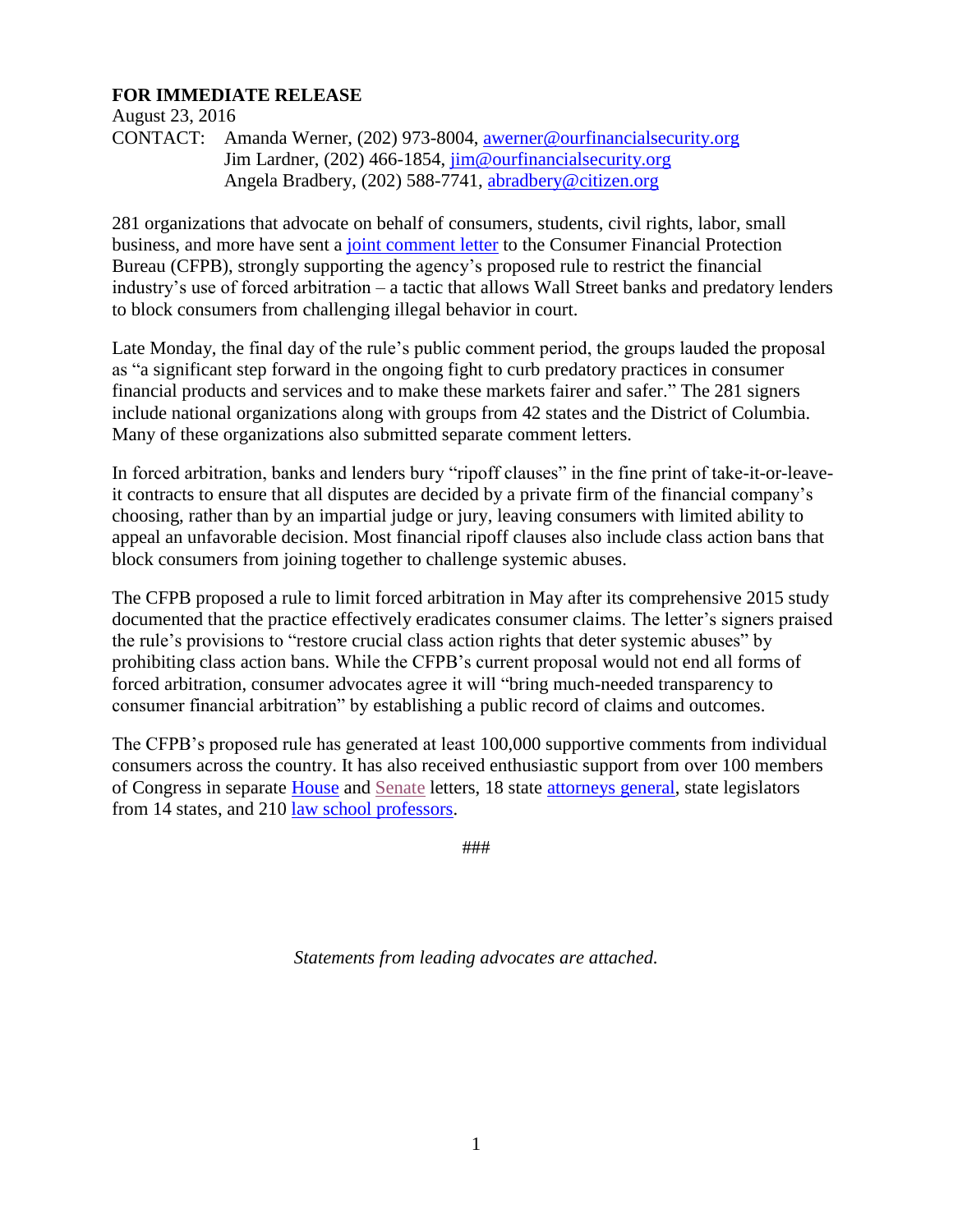# **STATEMENTS FROM ADVOCATES**

## **Public Citizen**

## *Robert Weissman, President*

"Over the past decade, big corporations have converted the fine print in consumer contracts into a get-out-of-jail-free card. Companies have discovered that rip-off clauses let them get away with egregious wrongs. The CFPB's rule will end the worst elements of forced arbitration by restoring the consumers' right to once again band together to fight shared wrongs."

# **Americans for Financial Reform**

#### *Lisa Donner, Executive Director*

"Forced arbitration robs people not only of the right to have their case heard in court, but also of the right to band together with others who have been hurt by the same corporate lawbreaking. It compels each victim to go it alone even if the cost of complaining far exceeds the damages in any one case. And because the process usually also bars the parties from going public with their stories, forced arbitration lets companies keep evidence of wrongdoing under wraps. The CFPB's proposed rule to restore a crucial element of consumers' ability to vindicate their rights in court is an important step in holding Wall Street and other financial companies accountable, and it will make markets fairer and safer for the public."

## **Alliance for Justice**

## *Nan Aron, President*

"As consumers, many of us are frustrated by the 'fine print' in contracts we sign for products and services. Unfortunately, buried in this print we often find language requiring consumers to sign away important rights. Contracts can include class action bans preventing consumers from joining together to pursue a claim in court if they're harmed by a business. This is unfair, and we applaud the Consumer Financial Protection Bureau for its proposed rule that would stop banks and lenders from imposing these class action bans on customers."

## **American Association for Justice**

#### *Julie Braman Kane, President*

"Few Wall Street practices are as abusive, unfair, and deceptive as the widespread use of forced arbitration. These clauses, which are hidden in millions of contracts for financial goods and services, force consumers into a rigged, secretive system set up by powerful corporations to hide wrongdoing and evade accountability. AAJ strongly supports the CFPB's proposal to restrict the use of forced arbitration, and we urge the Bureau to act quickly to restore the rights of American consumers."

## **Center for Justice & Democracy**

## *Joanne Doroshow, Executive Director*

"We commend the CFPB for proposing a strong rule to prevent law-breaking financial institutions from using 'fine print' arbitration clauses to ban class actions. Class actions are critical for holding companies accountable in court. Since most cases are too expensive and difficult to bring individually, these ripoff clauses result in the disappearance of claims and immunity for the wrongdoer. The CFPB has taken an important step to ensure corporate accountability and protect our rights."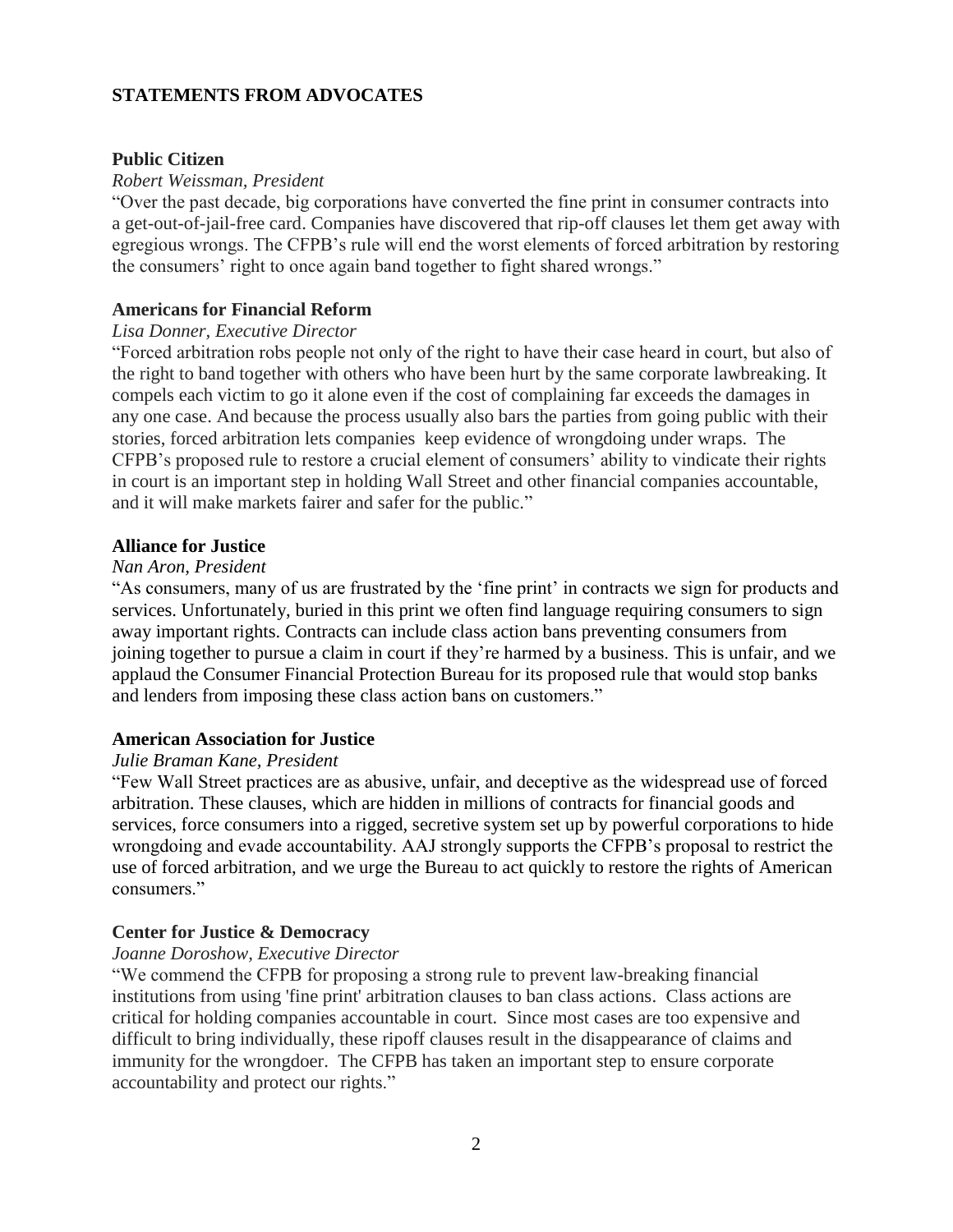# **Center for Progressive Reform**

*Martha McCluskey, Member Scholar at the Center for Progressive Reform and contributing author of a [paper](http://bit.ly/1rFIG5Q) on forced arbitration*

"Compared to the courts, forced arbitration tilts the scales of justice against consumers. The CFPB has taken an important first step in addressing this problem with its proposal to eliminate bans on class-action lawsuits when Americans are harmed by big banks and other financial services corporations."

# **Consumer Action**

## *Linda Sherry, Director of National Priorities*

"While we had hoped that the CFPB would ban the use of forced arbitration clauses buried in the fine print of most cell phone, credit card and student loan contracts, we applaud the Bureau's stand on an individual's right to band together in class-action lawsuits to right the financial wrongs that are too costly to bring one case at a time but must be banished from the marketplace. Class action lawsuits help deter other companies from contaminating the market with unfair and illegal schemes."

## **Consumer Federation of America**

## *Rachel Weintraub, Legislative Director and General Counsel*

"It isn't realistic, fair, or effective to expect consumers to hold large corporations accountable one-by-one in arbitration over an illegal fee that might be only \$30. But that \$30 multiplied by millions of consumers is considerable, and only class actions give consumers the ability to join together to obtain relief and put corporations on notice that mistreating consumers is unacceptable."

## **Consumers for Auto Reliability and Safety**

## *Rosemary Shahan, President*

"Every crook in the country is going to attack the CFPB over this proposed rule. Why? Because they have so much to lose, and we have so much to gain."

## **Consumers Union**

## *George Slover, Senior Policy Counsel*

"This rule is an important step forward in curbing some of the worst abuses in the financial services marketplace. While we believe more reforms are still needed, this will help restore consumer rights, improve transparency, and make the market fairer and safer for consumers."

## **Main Street Alliance**

## *Michelle Sternthal, Ph.D., Deputy Director of Policy & Government Affairs*

"The Main Street Alliance and our member businesses stand behind the CFPB's rule to limit the ability of large corporations to sidestep the rights of individual consumers and tip the scales in their favor. The rule protects small business owners from falling victim to forced arbitration and limits the ability of bad corporate actors to bury clauses in their contracts that strip consumers of their right to challenge their predatory practices."

# **National Consumer Law Center**

## *Lauren Saunders, Associate Director*

"Forced arbitration is a get-out-of-jail-free card that lets lawbreaking banks, payday lenders and scammers avoid accountability and deny consumers their day in court."